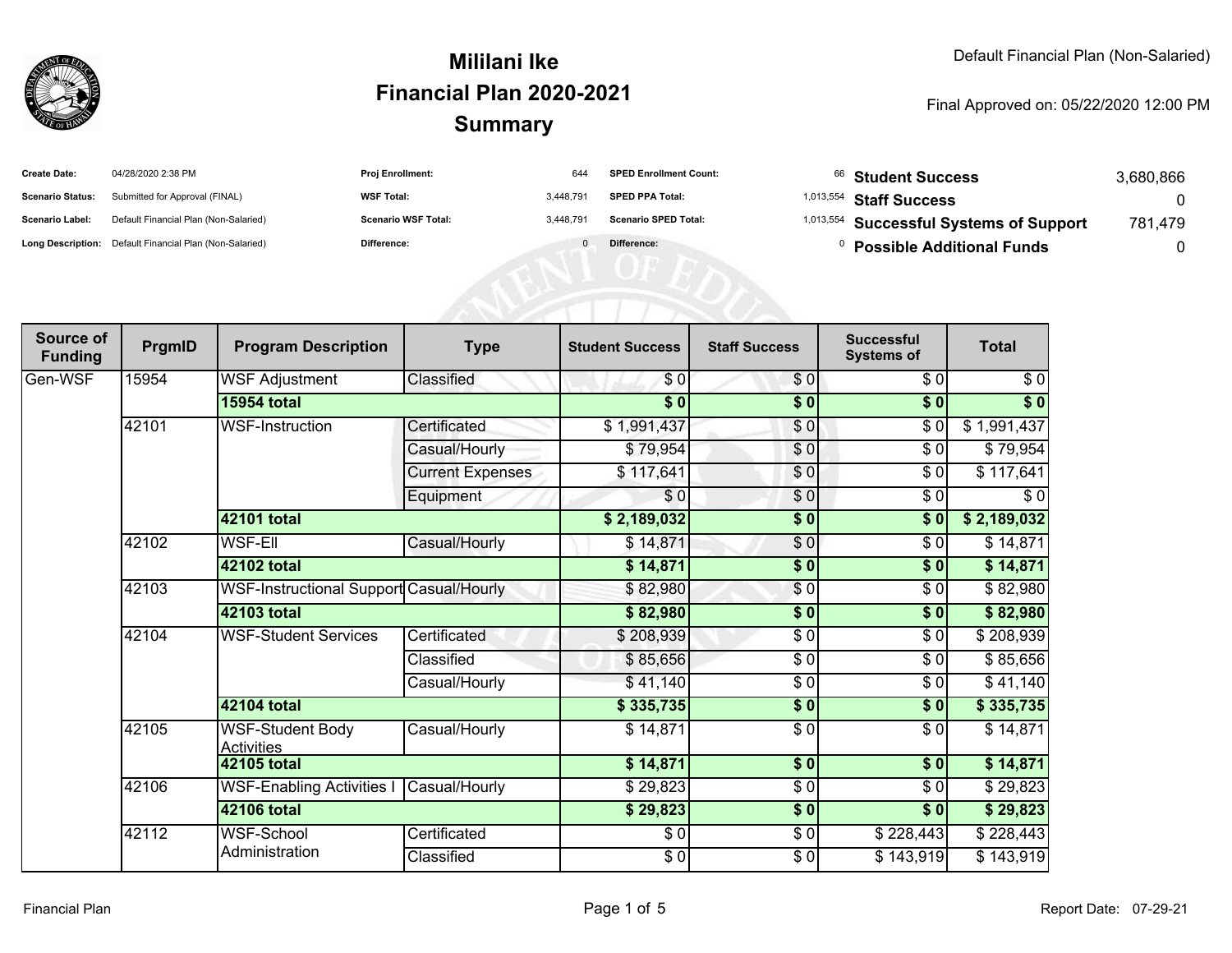

| <b>Source of</b><br><b>Funding</b> | PrgmID                                                  | <b>Program Description</b>               | <b>Type</b>             | <b>Student Success</b>  | <b>Staff Success</b> | <b>Successful</b><br><b>Systems of</b> | <b>Total</b>     |
|------------------------------------|---------------------------------------------------------|------------------------------------------|-------------------------|-------------------------|----------------------|----------------------------------------|------------------|
| Gen-WSF                            | 42112                                                   | <b>WSF-School</b>                        | Casual/Hourly           | \$0                     | $\overline{\$0}$     | \$17,233                               | $\sqrt{$17,233}$ |
|                                    |                                                         | Administration                           | <b>Current Expenses</b> | $\overline{\$0}$        | $\overline{\$0}$     | $\overline{$}134,800$                  | \$134,800        |
|                                    |                                                         |                                          | Equipment               | $\overline{\$0}$        | $\sqrt{6}$           | $\sqrt{6}$                             | $\overline{\$0}$ |
|                                    |                                                         | <b>42112 total</b>                       |                         | $\overline{\$0}$        | $\overline{\$0}$     | \$524,395                              | \$524,395        |
|                                    | 42113                                                   | <b>WSF-School Facility</b>               | <b>Classified</b>       | $\overline{\$0}$        | $\overline{\$0}$     | \$226,358                              | \$226,358        |
|                                    |                                                         | <b>Services</b>                          | Casual/Hourly           | \$0                     | $\sqrt{6}$           | $\overline{$17,726}$                   | \$17,726         |
|                                    |                                                         |                                          | <b>Current Expenses</b> | $\sqrt{6}$              | $\sqrt{6}$           | \$13,000                               | \$13,000         |
|                                    |                                                         |                                          | Equipment               | \$0                     | $\sqrt{6}$           | $\overline{\$0}$                       | $\overline{\$0}$ |
|                                    |                                                         | <b>42113 total</b>                       |                         | s <sub>0</sub>          | $\overline{\$0}$     | \$257,084                              | \$257,084        |
|                                    | Gen-WSF                                                 |                                          |                         | \$2,667,312             | $\overline{\$0}$     | \$781,479                              | \$3,448,791      |
| Gen-SPED                           | 17101                                                   | SPED Ppa - Instruction                   | Certificated            | \$750,870               | \$0                  | \$0                                    | \$750,870        |
|                                    |                                                         |                                          | Classified              | \$258,255               | \$0                  | $\overline{\$0}$                       | \$258,255        |
|                                    |                                                         |                                          | Casual/Hourly           | \$4,372                 | \$0                  | $\overline{\$0}$                       | \$4,372          |
|                                    |                                                         |                                          | <b>Current Expenses</b> | \$57                    | $\overline{0}$       | $\overline{\$0}$                       | $\overline{$}57$ |
|                                    |                                                         | <b>17101 total</b>                       |                         | \$1,013,554             | $\overline{\$0}$     | $\overline{\$0}$                       | \$1,013,554      |
|                                    | 17131<br>Special Education in<br><b>Regular Schools</b> | Certificated                             | \$0                     | $\sqrt{6}$              | $\sqrt{6}$           | \$0                                    |                  |
|                                    |                                                         | Classified                               | \$0                     | \$0                     | $\overline{\$0}$     | $\overline{\$0}$                       |                  |
|                                    |                                                         | <b>17131 total</b>                       |                         | $\overline{\bullet}$ 0  | $\overline{\$0}$     | $\overline{\$0}$                       | $\overline{\$0}$ |
|                                    | Gen-SPED                                                |                                          |                         | \$1,013,554             | $\overline{\$0}$     | $\overline{\$0}$                       | \$1,013,554      |
| Gen-Categ                          | 16807                                                   | <b>Hawaiian Studies</b>                  | Casual/Hourly           | \$0                     | $\overline{\$0}$     | $\overline{\$0}$                       | $\overline{\$0}$ |
|                                    |                                                         |                                          |                         | <b>Current Expenses</b> | $\overline{\$0}$     | $\sqrt{6}$                             | $\overline{\$0}$ |
|                                    |                                                         | <b>16807 total</b>                       |                         | $\overline{\$0}$        | $\overline{\$0}$     | $\overline{\$0}$                       | $\overline{\$0}$ |
|                                    | <b>Gen-Categ</b>                                        |                                          | $\overline{\$0}$        | $\overline{\$0}$        | $\overline{\$0}$     | $\overline{\$}0$                       |                  |
| Federal                            | 20659                                                   | Essa Title IIa Prof Dev-<br><b>OCISS</b> | Casual/Hourly           | $\overline{\$0}$        | $\overline{S}0$      | $\overline{\$0}$                       | $\overline{\$0}$ |
|                                    |                                                         | <b>20659 total</b>                       |                         | $\sqrt{6}$              | \$0                  | \$0                                    | $\overline{\$}0$ |
|                                    | 20697                                                   | Essa Title IIa Prof Dev                  | Casual/Hourly           | $\overline{\$0}$        | $\overline{\$0}$     | $\overline{\$0}$                       | $\overline{\$0}$ |
|                                    |                                                         | <b>20697 total</b>                       |                         | $\overline{\$0}$        | $\overline{\$0}$     | $\sqrt{6}$                             | $\overline{\$}0$ |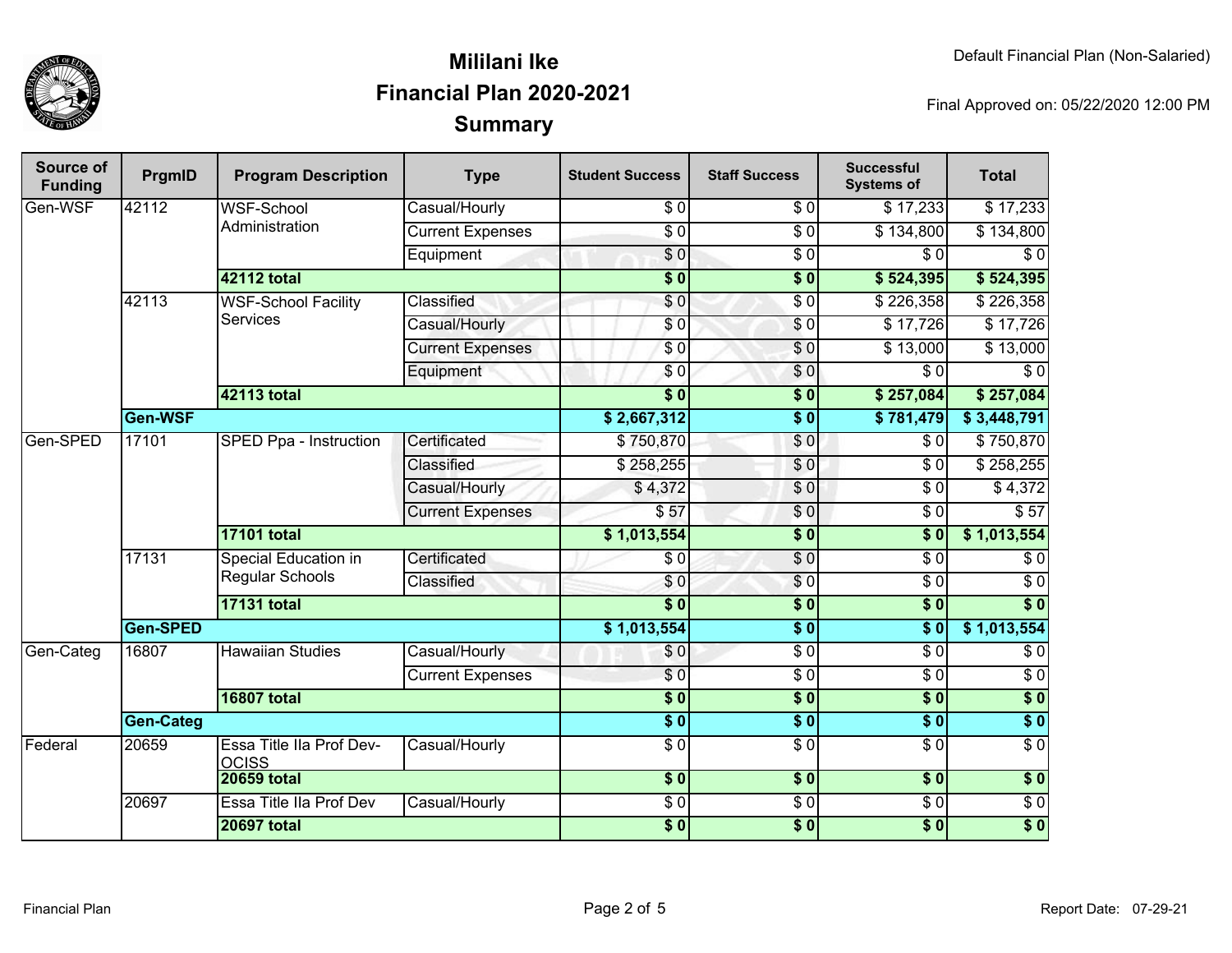

| <b>Source of</b><br><b>Funding</b> | PrgmID          | <b>Program Description</b>                           | <b>Type</b>             | <b>Student Success</b> | <b>Staff Success</b>       | <b>Successful</b><br><b>Systems of</b> | <b>Total</b>     |
|------------------------------------|-----------------|------------------------------------------------------|-------------------------|------------------------|----------------------------|----------------------------------------|------------------|
| Federal                            | 20698           | Essa Title IIa Support<br>New Tchr & Prin            | Casual/Hourly           | $\sqrt{6}$             | $\overline{\frac{1}{6}}$   | $\overline{30}$                        | $\sqrt{6}$       |
|                                    |                 | <b>20698 total</b>                                   |                         | s <sub>0</sub>         | $\overline{\$0}$           | \$0                                    | $\overline{\$0}$ |
|                                    | 35913           | <b>Sch Prgm Food Services</b>                        | Classified              | \$0                    | \$ 0                       | $\overline{\$0}$                       | $\overline{\$0}$ |
|                                    |                 |                                                      | Casual/Hourly           | \$0                    | $\overline{\$0}$           | $\overline{\$0}$                       | $\overline{\$0}$ |
|                                    |                 | 35913 total                                          |                         | $\overline{\$0}$       | $\overline{\$0}$           | s <sub>0</sub>                         | $\overline{\$0}$ |
|                                    | Federal         |                                                      |                         |                        | $\overline{\$0}$           | s <sub>0</sub>                         | $\overline{\$0}$ |
| Gen-Cent                           | 15655           | Haw Content & Perform<br>Stand-Training              | Casual/Hourly           | $\overline{\$0}$       | \$0                        | $\overline{\$0}$                       | $\overline{\$0}$ |
|                                    |                 | <b>15655 total</b>                                   |                         | $\overline{\$0}$       | $\sqrt{6}$                 | \$0                                    | \$0              |
|                                    | 35163           | <b>Food Services-General</b>                         | Classified              | \$0                    | \$0                        | $\sqrt{6}$                             | $\sqrt{6}$       |
|                                    |                 | Fund                                                 | Casual/Hourly           | \$0                    | \$0                        | $\overline{S}0$                        | $\sqrt{6}$       |
|                                    |                 | 35163 total                                          |                         | $\overline{\$0}$       | $\overline{\$0}$           | \$0                                    | $\overline{\$0}$ |
|                                    | <b>Gen-Cent</b> |                                                      |                         | $\overline{\bullet}$ 0 | $\overline{\$0}$           | $\sqrt{6}$                             | $\overline{\$0}$ |
| Special                            | 13173           | <b>DHHS-Project HI Aware</b>                         | Casual/Hourly           | \$0                    | \$0                        | $\sqrt{6}$                             | $\sqrt{6}$       |
|                                    |                 | <b>13173 total</b>                                   |                         | $\overline{\$0}$       | $\overline{\$0}$           | 50                                     | \$0              |
|                                    | 16350           | Summer School - Special Casual/Hourly<br>Fund        |                         | $\overline{\$0}$       | $\overline{60}$            | $\sqrt{6}$                             | $\sqrt{6}$       |
|                                    |                 | <b>16350 total</b>                                   |                         | $\overline{\$0}$       | $\sqrt{6}$                 | $\overline{\$0}$                       | $\overline{\$0}$ |
|                                    | 19061           | DOD-Survey Card<br>Incentive                         | <b>Current Expenses</b> | \$0                    | $\overline{\$0}$           | $\overline{\$0}$                       | $\overline{S}0$  |
|                                    |                 | <b>19061 total</b>                                   |                         | $\overline{\$0}$       | $\overline{\phantom{0}30}$ | s <sub>0</sub>                         | $\overline{\$0}$ |
|                                    | 19062           | <b>DOD-Fed Connected</b><br><b>Student Incentive</b> | <b>Current Expenses</b> | \$0                    | $\sqrt{6}$                 | $\overline{\$0}$                       | $\overline{\$0}$ |
|                                    |                 | <b>19062 total</b>                                   |                         | $\overline{\bullet}$   | \$0                        | \$0                                    | \$0              |
|                                    | 35304           | <b>Food Services-Special</b><br>Fund                 | <b>Current Expenses</b> | $\overline{\$0}$       | $\overline{\$0}$           | $\sqrt{6}$                             | $\overline{S}0$  |
|                                    |                 | <b>35304 total</b>                                   |                         | $\sqrt{6}$             | $\overline{\$0}$           | $\overline{\$0}$                       | $\overline{\$0}$ |
|                                    | 37307           | Use of School Facilities -<br>School                 | <b>Current Expenses</b> | $\overline{\$0}$       | $\overline{S}0$            | $\overline{\$0}$                       | $\overline{\$0}$ |
|                                    |                 | 37307 total                                          |                         | $\overline{\$0}$       | $\sqrt{6}$                 | $\overline{\$0}$                       | $\overline{\$0}$ |
|                                    | <b>Special</b>  |                                                      |                         | $\overline{\$0}$       | $\overline{\$0}$           | $\overline{\$0}$                       | $\overline{\$0}$ |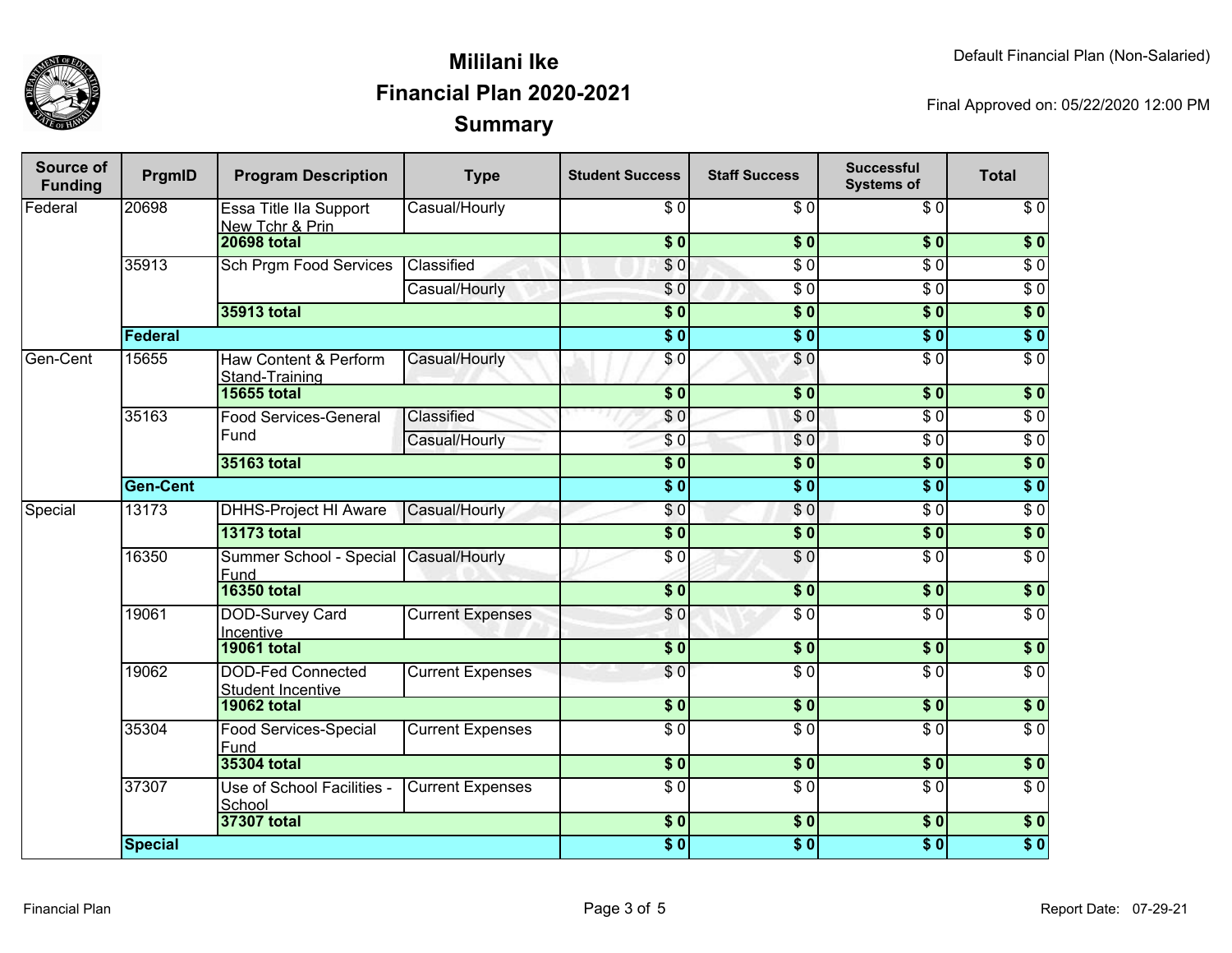

| Source of<br>Funding | <b>PrgmID</b> | <b>Program Description</b> | Type | <b>Student Success</b> | <b>Staff Success</b> | <b>Successful</b><br><b>Systems of</b> | <b>Total</b> |
|----------------------|---------------|----------------------------|------|------------------------|----------------------|----------------------------------------|--------------|
| <b>Grand Total</b>   |               |                            |      | \$3,680,866            | \$0                  | \$781,479                              | \$4,462,345  |